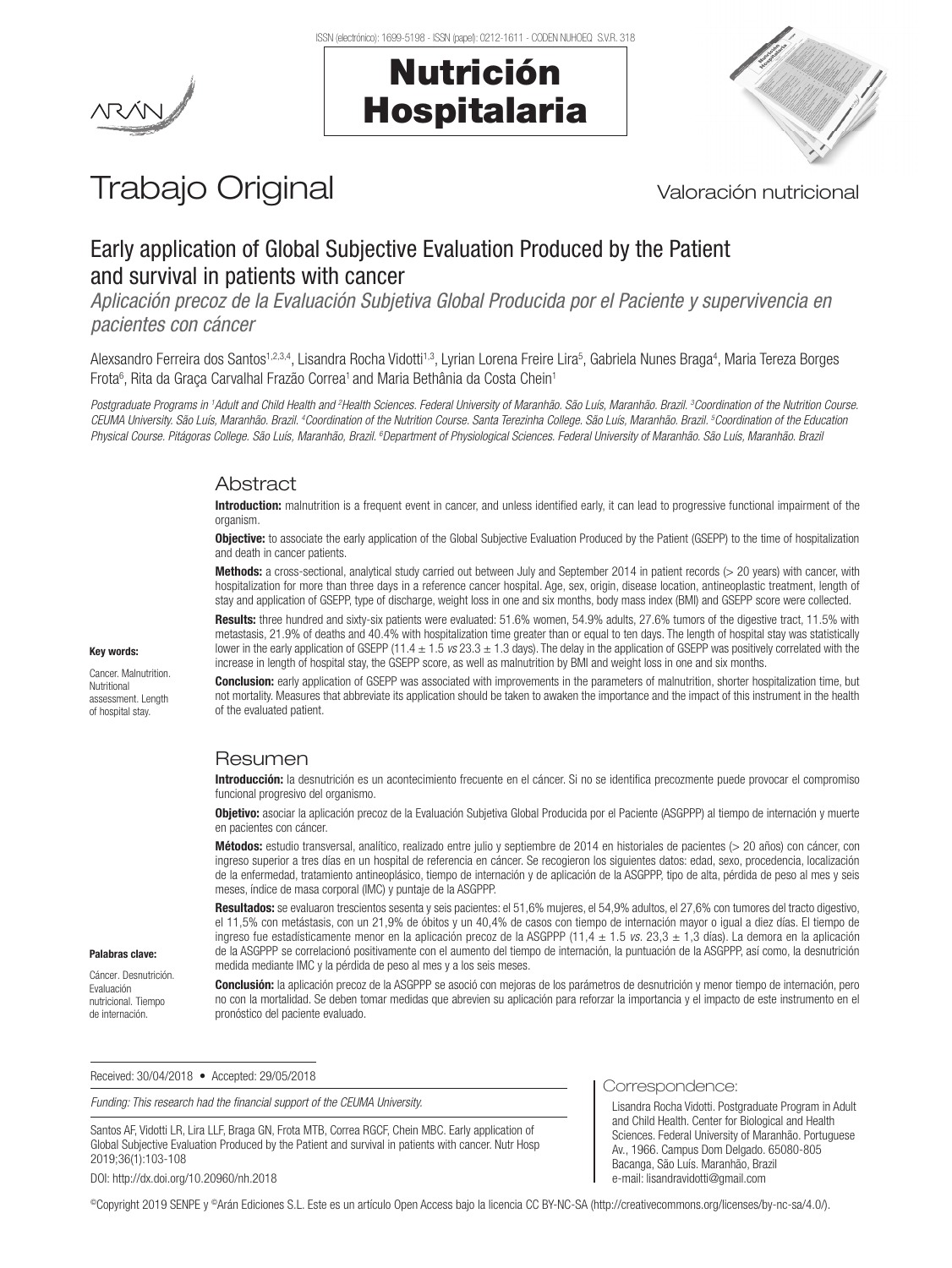### **INTRODUCTION**

Malnutrition is a frequent event in cancer. Reports of a large multicenter study on the prevalence of malnutrition in Brazil revealed a prevalence of 66.3% of malnutrition among oncological cancer patients(1). Currently, after the Brazilian Inquiry on Oncologic Nutrition (IBNO), which evaluated 4,822 cancer patients through the Global Subjective Evaluation Produced by the Patient (GSEPP) in 45 Brazilian institutions, it is noted that this scenario changed just a little, since 45.1%, are classified with some degree of malnutrition (2).

The main determinants of cancer malnutrition are reduced food intake, changes in macronutrient metabolism stimulated by the tumor and increased demand for nutrients from tumor growth (3-5). In this way, malnutrition is capable of causing functional and morphological changes, such as reduction of diaphragmatic muscle mass, modification of liver morphology and alteration of gastrointestinal functions (2).

If the situation is not reversed promptly, it is possible to install a cachexia frame, multifactorial syndrome, with continuous loss of lean mass (with or without loss of fat mass). These patients have a higher risk of morbidity associated with chemo or radiotherapeutic treatment, mortality (40%) and reduction of quality of life (2,5,6).

Early detection of malnutrition and the establishment of an adequate nutritional therapy in oncological cancer patients are essential for delaying the establishment of cachexia, improving tolerance and response to antitumor treatment and quality of life. Thus, simple and practical instruments are of extreme clinical importance in the management of these patients (7).

Therefore, the use of GSEPP, in combination with a protocol that includes both oncological and nutritional treatment, can help select the patients who will benefit from a specific and efficient intervention (3,7).

GSEPP is acknowledged as the standard method for the nutritional evaluation of the oncological patient (3), because it is sensitive and capable of identifying a greater number of patients requiring nutritional interventions, besides having low cost, good reproducibility, reliability and acceptability in practice in order to promote an earlier nutritional intervention (7,8).

The instrument should be applied even during hospitalization, within the first 48 hours, being able to serve as both an instrument for nutritional screening and nutritional assessment during hospitalization at the discretion of the hospitals nutrition service in patients aged 20 years and over (2). Therefore, we sought to associate the early application of GSEPP to the type of outcome in cancer patients hospitalized at a reference hospital.

#### MATERIAL AND METHODS

An analytical cross-sectional study was carried out between July and September of 2014 in the records of a reference hospital in cancer. Records of interned patients were evaluated between January 2010 and January 2014.

The research was approved by the Research Ethics Committee (CEP) of the University Hospital of the Federal University of Maranhão (HUUFMA), under the number of opinion 711.819/2014.

A sample calculation was carried out based on a population of 1,193 patients submitted to the GSEPP in the Nutrition and Dietetics Service of the hospital in the last four years, a statistical power of 95.0% was also taken into account, a sample error of 5.0% and a prevalence of malnutrition among hospitalized cancer patients of 45.1% (2), added a margin of 15.0% for losses, resulting in a minimum sample of 333 patients.

Files with a diagnosis of malignant neoplasia that had a minimum stay of three days, with at least one application of the GSEPP during the evaluation period (January 2010 to January 2014) were included. Being part of the study were: adults and elderly (age 20 years or older) (2); the choice of sex was random. Illegible or incomplete records, as well as those of pregnant women, were excluded. When the selection criteria were used, probabilistic sampling was used with all eligible records (Fig. 1).

The GSAPP provided a numerical score, resulting in different levels indicative of nutritional intervention, in which higher scores indicate greater nutritional risk. The classification of the nutritional status of the cancer patient according to this score was as follows: well nourished  $(<$  17 points), moderately malnourished or at risk of malnutrition ( $\ge$  17 and  $<$  22 points) and severely malnourished ( $\geq$  22 points) (3,7).

It is emphasized that the GSAPP is an instrument composed of seven domains. The first four are filled by the patient (changes in weight, food intake, presence of symptoms of nutritional impact and changes in functional capacity). The next three domains, which were completed by a health professional duly qualified to do so, mention the disease and its nutritional requirements, increases in metabolic rate and physical examination, as recommended by Gonzalez et al. (7) in his translation to the Brazilian version.



Figure 1. Selection process.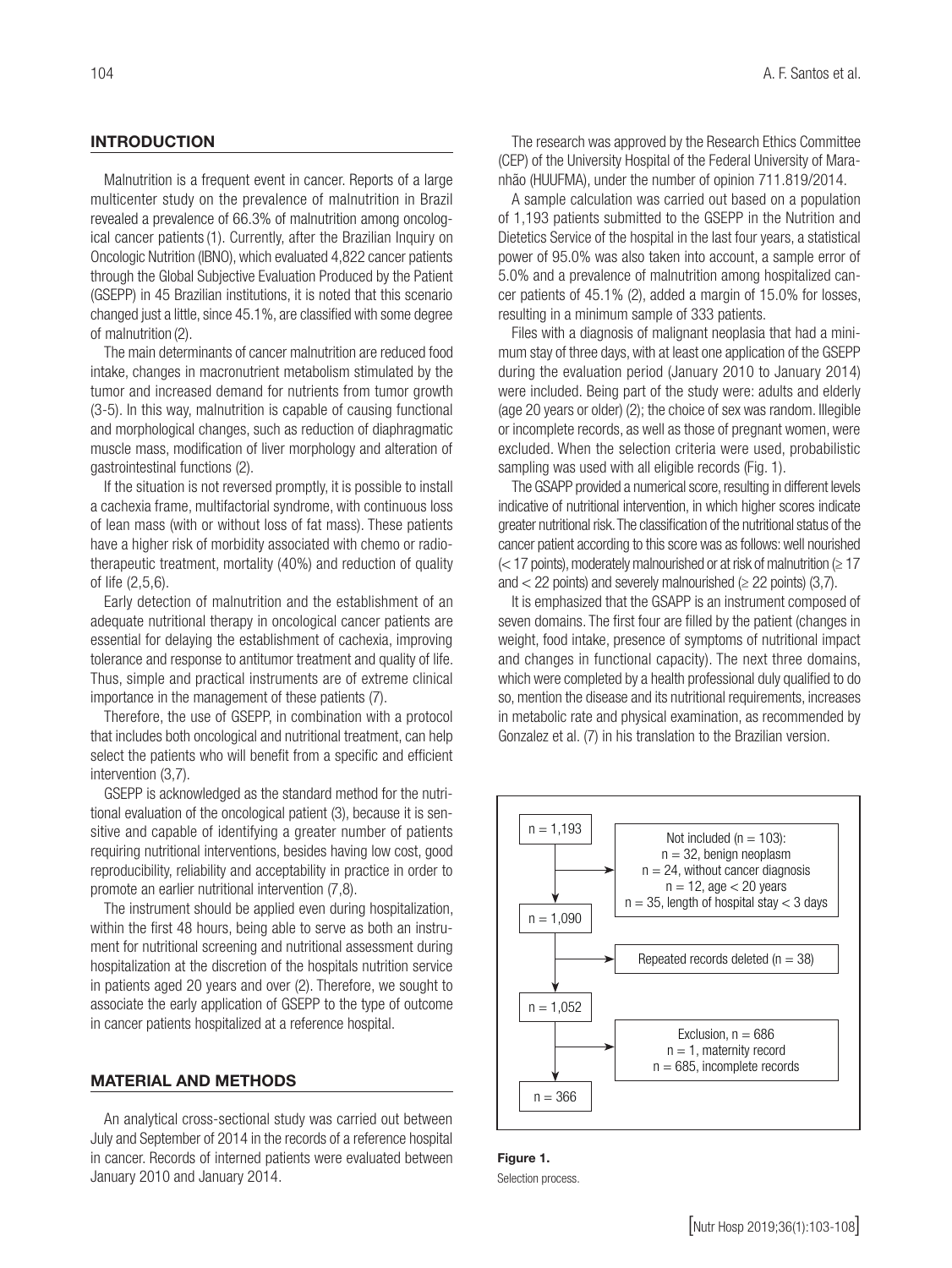#### EARLY APPLICATION OF GLOBAL SUBJECTIVE EVALUATION PRODUCED BY THE PATIENT AND SURVIVAL IN PATIENTS WITH CANCER

The following data were also collected: age, sex, origin, location of the disease according to the International Code of Diseases or even in regions (especially breast, head and neck cancer), antineoplastic treatment (radiotherapy, chemotherapy, radiotherapy + chemotherapy) and overall GSEPP score, as well as the patient's outcome (discharge or death), weight loss in one and six months, BMI, and overall GSEPP score. It should be noted that the percentage of weight loss in one and six months was classified as severe when  $\geq 5.0\%$  in one month and  $\geq 10.0\%$  in six months. The BMI was classified as: malnourished when < 18.5 kg/m² for adults and  $<$  22.0 kg/m<sup>2</sup> for the elderly; eutrophic  $\geq$  18.5-24.9 kg/m<sup>2</sup> for adults and  $\geq 22.0$ -27.0 kg/m<sup>2</sup> for elderly and overweight/ obese when ≥ 25.0 kg/m<sup>2</sup> for adults and ≥ 27.0 kg/m<sup>2</sup> for the elderly (9,10).

The application of the GSEPP was considered as early when < 2 days for patients with more than one GSEPP at admission; the one closest to their date of admission was considered.

The GSEPP data was tabulated in Microsoft Office Excel® spreadsheets, version 2013, (Microsoft Corporation, Redmond, United States). The analysis was performed in the statistical program Stata (12.0)® (StataCorp LP, College Station, Texas, United States). The normality of the variables was verified using the Shapiro-Wilk test.

For the evaluation of frequency associations (absolute and relative), the Chi-square test was applied. Student's t-test was applied to compare the mean days of hospitalization between patients with and without early application of GSEPP, and their corresponding Mann-Whitney for non-parametric patients. Pearson's linear correlation was applied between the time of application of GSEPP and time of hospitalization and anthropometric variables.

The data were shown in tables and all statistical associations were fixed as significant when alpha was less than 5.0%.

#### RESULTS

A greater number of women was found (51.6%). The most prevalent age group was over 58 years old (45.1%). Patients from the city of São Luís prevailed (48.0%), as well as the tumor location in the digestive tract (27.6%) and the absence of metastasis (88.5%) (Table I).

Statistically significant associations were found ( $p < 0.05$ ) between the early application of GSEPP (< 2 days) and the tumor locations in the digestive, integument systems and in the breast, and between hospitalization time (Table II).

There was a higher prevalence of early application of GSEPP (< 2 days) (73.7%). The average time of application of the instrument between the selected and non-selected was initially  $1.2 \pm 0.1$  *vs*  $12.6 \pm 0.7$  days, respectively ( $p < 0.001$ ). BMI in adults presented a statistically higher mean ( $p = 0.013$ ) among patients evaluated in up to two days  $(23.8 \pm 0.8 \text{ vs } 21.7 \pm 0.5$ kg/m²). A high frequency of eutrophic for this parameter was also observed, 74.3% for patients with GSEPP application time still on admission ( $p = 0.06$ ). Among the elderly, the mean BMI  $(23.9 \pm 0.6 \text{ kg/m}^2)$  was comparatively higher in comparison with

| <b>Variable</b>                  | $n$ (%)    |
|----------------------------------|------------|
| Sex                              |            |
| Female                           | 189 (51.6) |
| Male                             | 177 (48.4) |
| Age (years)                      |            |
| $20 - 39$                        | 51 (13.9)  |
| $40 - 58$                        | 150 (41.0) |
| $\geq 59$                        | 165 (45.1) |
| Origin                           |            |
| São Luís                         | 176 (48.0) |
| State interior                   | 166 (45.4) |
| Metropolitan region              | 24(6.6)    |
| Primary diagnosis of the disease |            |
| Digestive                        | 101(27.6)  |
| Female reproductive system       | 72 (19.7)  |
| Male reproductive system         | 41 (11.2)  |
| Respiratory                      | 32(8.7)    |
| <b>Breast</b>                    | 32(8.7)    |
| Hematopoietic                    | 23(6.3)    |
| Integument                       | 13(3.6)    |
| Head and neck                    | 11(3.0)    |
| Urinary                          | 10(2.7)    |
| Others                           | 31(8.5)    |

#### Table I. Characteristics of patients treated at a reference hospital in cancer. São Luís, Maranhão, Brazil, 2018

| those in the earlier selection $(21.8 \pm 0.4 \text{ kg/m}^2)$ (p = 0.013). |
|-----------------------------------------------------------------------------|
| It was also observed that 61.8% of the elderly with BMI were                |
| screened during the first two days of hospitalization ( $p = 0.018$ )       |
| (Table II).                                                                 |

Total 366 (100.0)

324 (88.5) 42 (11.5)

*Presence of metastasis*

No Yes

There was a biased association between the late application of GSEPP ( $\geq$  2 days) and severe weight loss in one month (35.3%,  $p = 0.071$ ). Similar data were found in relation to severe weight loss at six months and late application of GSEPP (25%,  $p =$ 0.830). Comparing the average weight loss in one month between patients with and without GSEPP application in up to two days, there was greater loss among those screened at admission (8.2  $\pm$ 1.8  $vs$  7.8  $\pm$  0.8%, respectively) ( $p = 0.406$ ). Comparing weight loss in six months, there was a statistically higher loss among those who were evaluated late  $(14.6 \pm 1.2 \text{ vs. } 11.9 \pm 2.1\%$ , respectively) ( $p = 0.144$ ) (Table II).

A prevalence of patients classified as well-nourished according to GSEPP was observed among the screened in the 48-hour period (69.7%,  $p = 0.055$ ). Among the malnourished (score  $\geq$  17 points), a statistically significant association ( $p = 0.017$ ) was observed with an expressive group of patients screened by GSEPP after the recommendation (18.9%). Comparing the average, there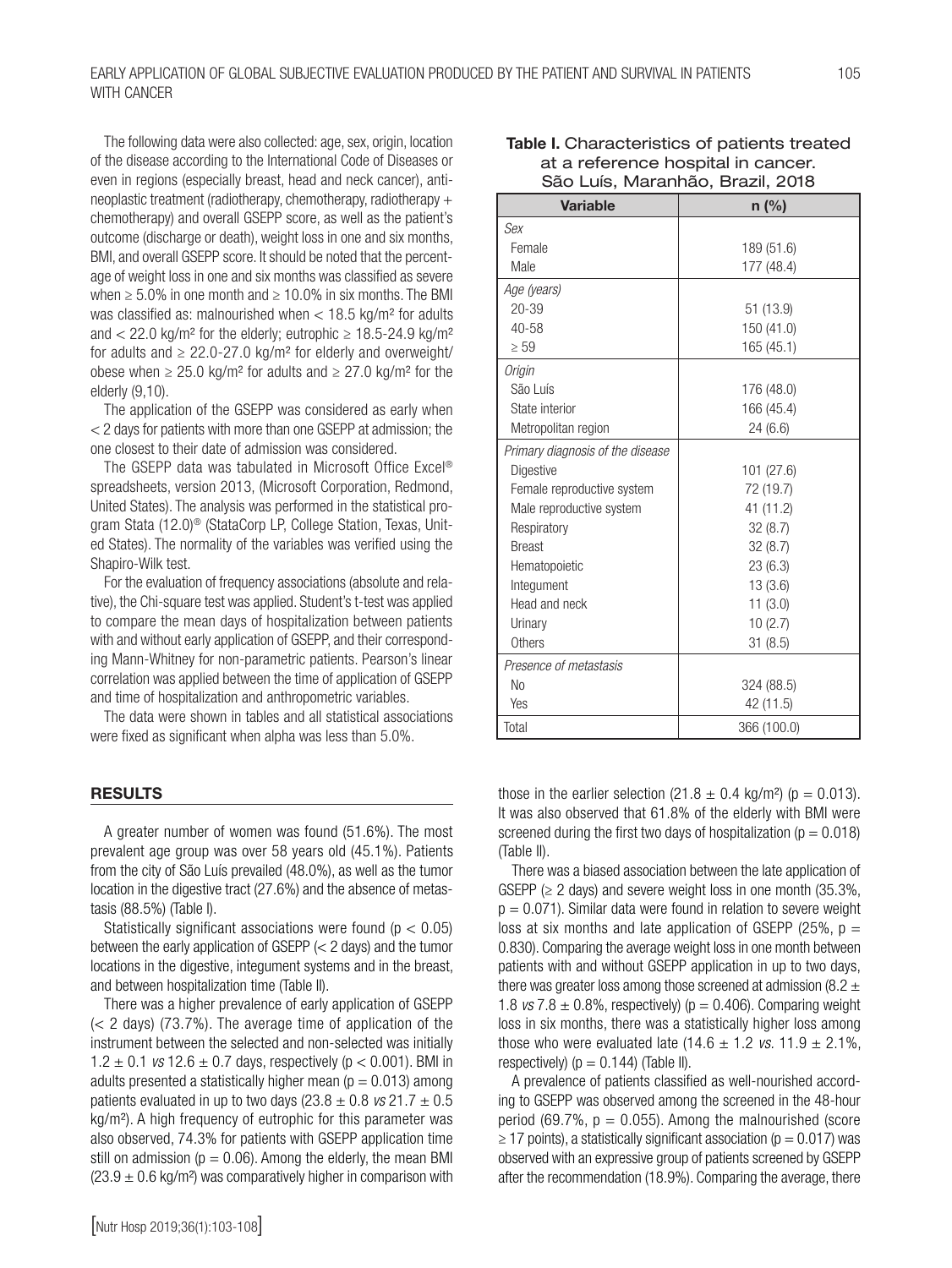Table II. Time for the application of the Global Subjective Evaluation Produced by the Patient and nutritional status in patients of a reference hospital in cancer. São Luís, Maranhão, Brazil, 2018

|                                  | <b>Total</b><br>$n$ (%) | <b>Time of application GSEPP</b> |                |                        |
|----------------------------------|-------------------------|----------------------------------|----------------|------------------------|
| <b>Associated variables</b>      |                         | < 2 days                         | $\geq$ 2 days  | Value of p             |
| Body mass index (BMI)            |                         |                                  |                |                        |
| BMI adults (kg/m <sup>2</sup> )  |                         | $23.8 \pm 0.8$                   | $21.7 \pm 0.5$ | $0.013^{+}$            |
| <b>BMI</b> adults                |                         |                                  |                | 0.067                  |
| Malnutrition                     | 43 (25.5)               | 34 (79.1)                        | 9(20.9)        |                        |
| Eutrophic                        | 74 (44.0)               | 55 (74.3)                        | 19 (25.7)      |                        |
| Over-weight/obesity              | 51(30.5)                | 30 (58.8)                        | 21(41.2)       |                        |
| BMI elderly (kg/m <sup>2</sup> ) |                         | $23.9 \pm 0.6$                   | $21.8 \pm 0.4$ | $0.013^{+}$            |
| <b>BMI</b> elderly               |                         |                                  |                | 0.018                  |
| Malnutrition                     | 59 (45.3)               | 49 (84.5)                        | 9(15.5)        |                        |
| Eutrophic                        | 57 (43.8)               | 34 (61.8)                        | 21 (38.2)      |                        |
| Over-weight/obesity              | 14 (10.9)               | 8(61.5)                          | 5(38.5)        |                        |
| Weight loss in one month (%)     |                         | $8.2 \pm 1.8$                    | $7.8 \pm 0.8$  | $0.406*$               |
| Severe weight loss in one        |                         |                                  |                | 0.071                  |
| month*                           | 51(45.9)                | 33 (64.7)                        | 18 (35.3)      |                        |
| Yes                              | 60 (54.1)               | 48 (80.0)                        | 12 (20.0)      |                        |
| <b>No</b>                        |                         |                                  |                |                        |
| Weight loss in six months        |                         | $11.9 \pm 2.1$                   | $14.6 \pm 1.2$ | $0.144*$               |
| Severe weight loss in six months |                         |                                  |                | 0.830                  |
| Yes                              | 36 (42.9)               | 27(75.0)                         | 9(25.0)        |                        |
| N <sub>0</sub>                   | 48 (57.1)               | 35 (72.9)                        | 13(27.1)       |                        |
| GSEPP (points)                   |                         | $12.1 \pm 0.8$                   | $14.8 \pm 0.4$ | $< 0.001$ <sup>‡</sup> |
| Classification of GSEPP          |                         |                                  |                | 0.055                  |
| Eutrophic                        | 234 (63.9)              | 163 (69.7)                       | 71 (30.3)      |                        |
| Moderately malnourished          | 64 (17.5)               | 51 (79.7)                        | 13 (20.3)      |                        |
| Severely malnourished            | 68 (18.6)               | 56 (82.4)                        | 12 (17.6)      |                        |
| Malnutrition                     |                         |                                  |                | 0.017                  |
| Yes                              | 132 (36.1)              | 107(81.1)                        | 25 (18.9)      |                        |
| <b>No</b>                        | 234 (63.9)              | 163 (69.7)                       | 71 (30.3)      |                        |
| Length of hospital stay (days)   |                         | $11.4 \pm 1.5$                   | $23.3 \pm 1.4$ | $< 0.001$ <sup>‡</sup> |
| Death                            |                         |                                  |                | 0.568                  |
| Yes                              | 80 (21.9)               | 61(76.2)                         | 19 (23.8)      |                        |
| <b>No</b>                        | 286 (78.1)              | 209 (73.1)                       | 77 (26.9)      |                        |
| Time of application of GSEPP     |                         |                                  |                | $< 0.001$ <sup>‡</sup> |
| (days)                           |                         | $1.2 \pm 0.1$                    | $12.6 \pm 0.7$ |                        |
| Total                            | 366 (100.0)             | 270 (73.7)                       | 96 (26.3)      |                        |

*\*Losses in the sample. † Mann-Whitney. ‡ Student t-test.*

were significantly higher scores, and indicative of malnutrition, among patients screened after two days (14.8 ± 0.4 *vs* 12.1 ± 0.8 points;  $p < 0.001$ ) (Table II).

Evaluated screened patients still in the first hours remained on average 11.9 days less compared to those screened after this time interval  $(11.4 \pm 1.5 \text{ vs } 23.3 \pm 1.4 \text{ days}; p < 0.001)$ . Among the deaths, 23.8% were screened after the recommended period  $(p = 0.568)$  (Table II).

The time interval between admission and the most frequent GSEPP application was one to ten days (67.8%) and the average time was  $14.1 \pm 7.4$  days (Fig. 2).

Applying Pearson's linear correlation between GSEPP application time and length of hospital stay, GSEPP score, BMI (for adults and the elderly) and percentages of weight loss in one and six months, it was observed that  $r = 0.6719$ ,  $p < 0.001$  and  $r = 0.1061$ ,  $p = 0.0424$ , respectively, were significantly correlated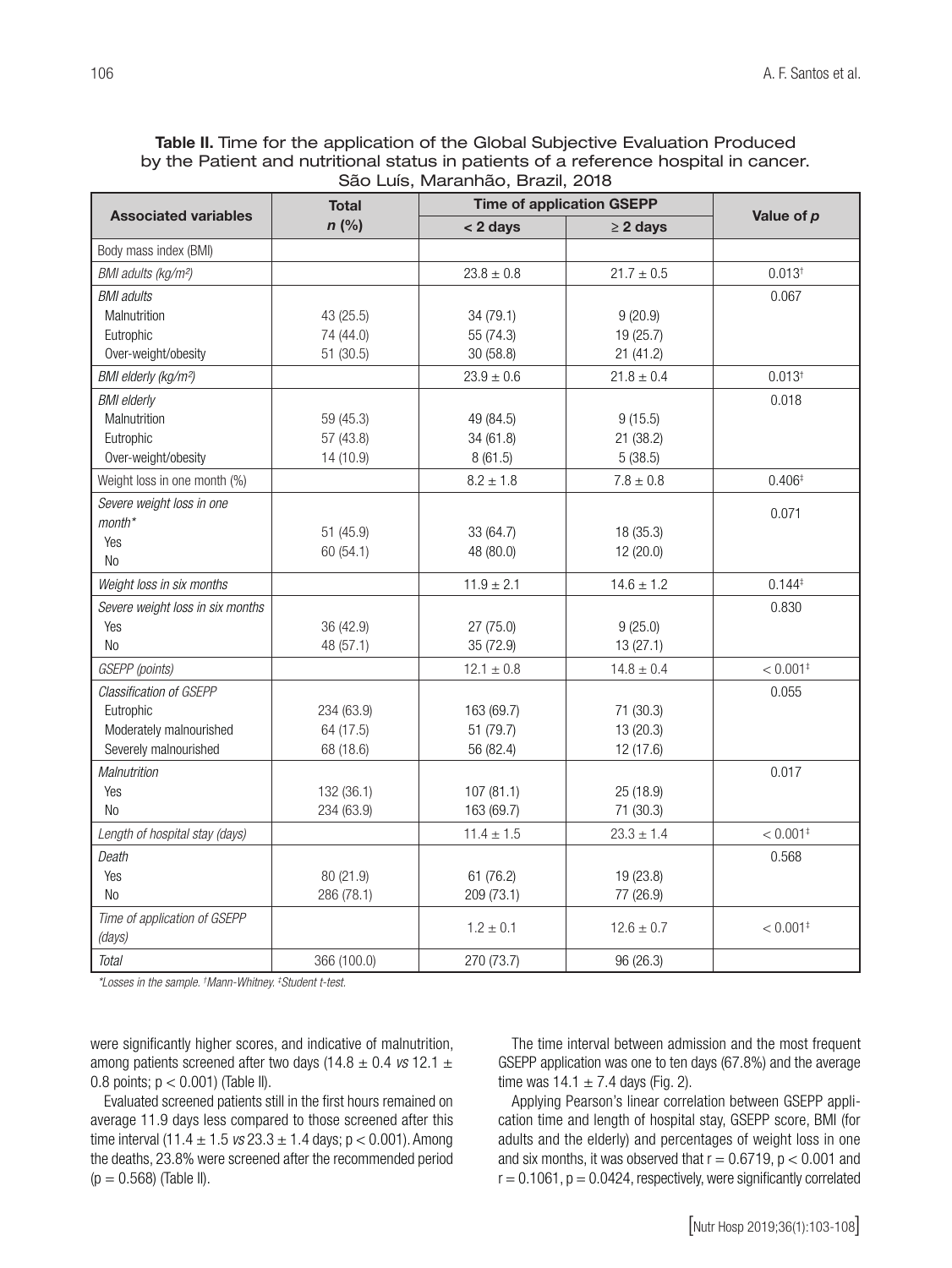

#### Figure 2.

Time for the application of the Produced Global Subjective Assessment of the patient in a reference hospital in cancer. São Luís, Maranhão, Brazil, 2014.

with the delay in the GSEPP application. Minor BMI values in adults  $(r = -0.1216)$  and in the elderly  $(r = -0.8484)$  were inversely correlated with the time of application of GSEPP, and were statistically significant only for the elderly ( $p < 0.001$ ). In addition, the increase in the percentage of weight loss in one  $(r = 0.0578$  and  $p = 0.5470$ ) and in six months ( $r = 0.296$  and  $p = 0.0131$ ) also correlated positively with the delay in the application of GSEPP. There was a moderate correlation only between the increase of the time of application of the GSEPP and the length of hospital stay (Table III).

#### **DISCUSSION**

Barker, Gout and Crowe (11), in a literature review study, report that in Australia, nutritional screening after hospital admission is not mandatory, which is a cause for concern, knowing that malnutrition may remain underreported and many times poorly documented. Unidentified malnutrition does not only increases the risk of adverse complications for patients, but may potentially result in increased hospital costs. And for this reason, it is imperative that nutritional risk screening be performed using a validated tool to quickly identify patients at risk of malnutrition and thus provide data for immediate dietary interventions.

The II Brazilian Oncological Nutrition Congress defines that GSEPP is an important instrument for screening and nutritional evaluation in cancer patients (12). Its application must be performed even during hospitalization in the first 48 hours (2). However, a significant proportion of patients in this study were screened after the first 48 hours (late application), which may reflect an inadequate proportion of nutritionists to patients or lack of knowledge of the importance of using this instrument in the prognosis of hospitalized cancer patients.

Patients with late GSEPP application appear to be more exposed to malnutrition, higher rates of malnutrition and longer hospitalization periods.

#### Table III. Variables correlated to early nutritional screening in patients attended at a referral hospital in cancer. São Luís, Maranhão, Brazil, 2018

| <b>Variables</b>          | Pearson's<br>linear<br>correlation | <b>Nutrition</b><br>screening time |  |  |  |
|---------------------------|------------------------------------|------------------------------------|--|--|--|
| Length of hospital        | R                                  | $0.6719$ <sup>†</sup>              |  |  |  |
| stay                      | <i>p</i> -value                    | < 0.001                            |  |  |  |
| GSEPP score*              | R                                  | 0.10610                            |  |  |  |
|                           | <i>p</i> -value                    | < 0.0424                           |  |  |  |
| Body mass index           |                                    |                                    |  |  |  |
| Adults                    | R                                  | $-0.1216$                          |  |  |  |
|                           | <i>p</i> -value                    | 0.5470                             |  |  |  |
| Elderly                   | R                                  | $-0.2844$                          |  |  |  |
|                           | <i>p</i> -value                    | < 0.001                            |  |  |  |
| Percentage of weight loss |                                    |                                    |  |  |  |
| In one month              | R                                  | 0.0578                             |  |  |  |
|                           | <i>p</i> -value                    | 0.5470                             |  |  |  |
| In six months             | R                                  | 0.2696                             |  |  |  |
|                           | <i>p</i> -value                    | 0.0131                             |  |  |  |

*\*Global Subjective Assessment Produced by the Patient. † Moderate correlation: 0.4 <* ∣ *r* ∣ *< 0.7.*

Early detection of the nutritional status of cancer patients has been a priority task in the initial health care of those evaluated, and has been associated with a higher frequency of malnutrition and length of stay. It is necessary to train health professionals from first contact with the patient, as well as to reinforce the importance of applying the instrument even in the first hours of hospitalization.

Huang et al. (13) found in their study a strong correlation between the GSEPP score and the length of hospital stay, which